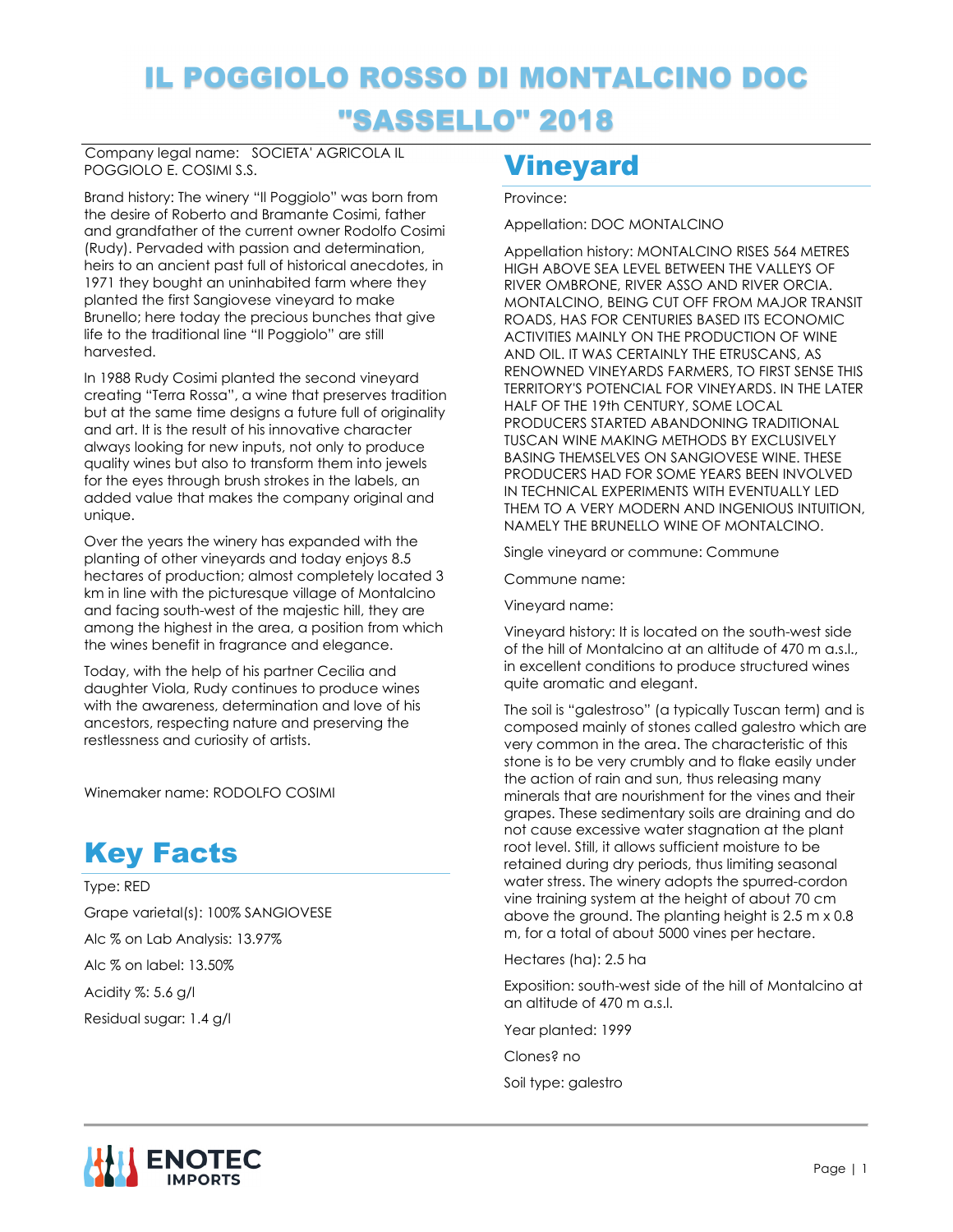# IL POGGIOLO ROSSO DI MONTALCINO DOC "SASSELLO" 2018

Trellis type or system: spurred-cordon

#### Harvest/Winegrowing

Harvest method: By hand

Organic: No

Certified organic:

Weather conditions during growing season: good vintage even if it was difficult ,very rainy and cool in the first months of the year and then hot and dry which allowed to make a good harvest, as a result wines not too full-bodied but very elegant. Considered by consortium with 4 stars.

Harvest date: early october



Sorting method: manually Destemming method: destem

Cold maceration: cold maceration for 5/7 days in stainless steel vats.

Type of yeast: we use selected yeast

Punch down or pump over? pump over

Malolactic fermentation: Yes 100%

Fermentation temperature:

Post-fermentation maceration used:

Vegan: No

Type of wood barrel:

Barrel cooper and forest, toast level of oak:

Aging time in stainless tank or wood, etc.: aging around 6 month in large french oak barrels

Additional aging in bottle: aging around 6 month in large french oak barrels

Aging potential: 5/7 years

Additional Winemaking notes: